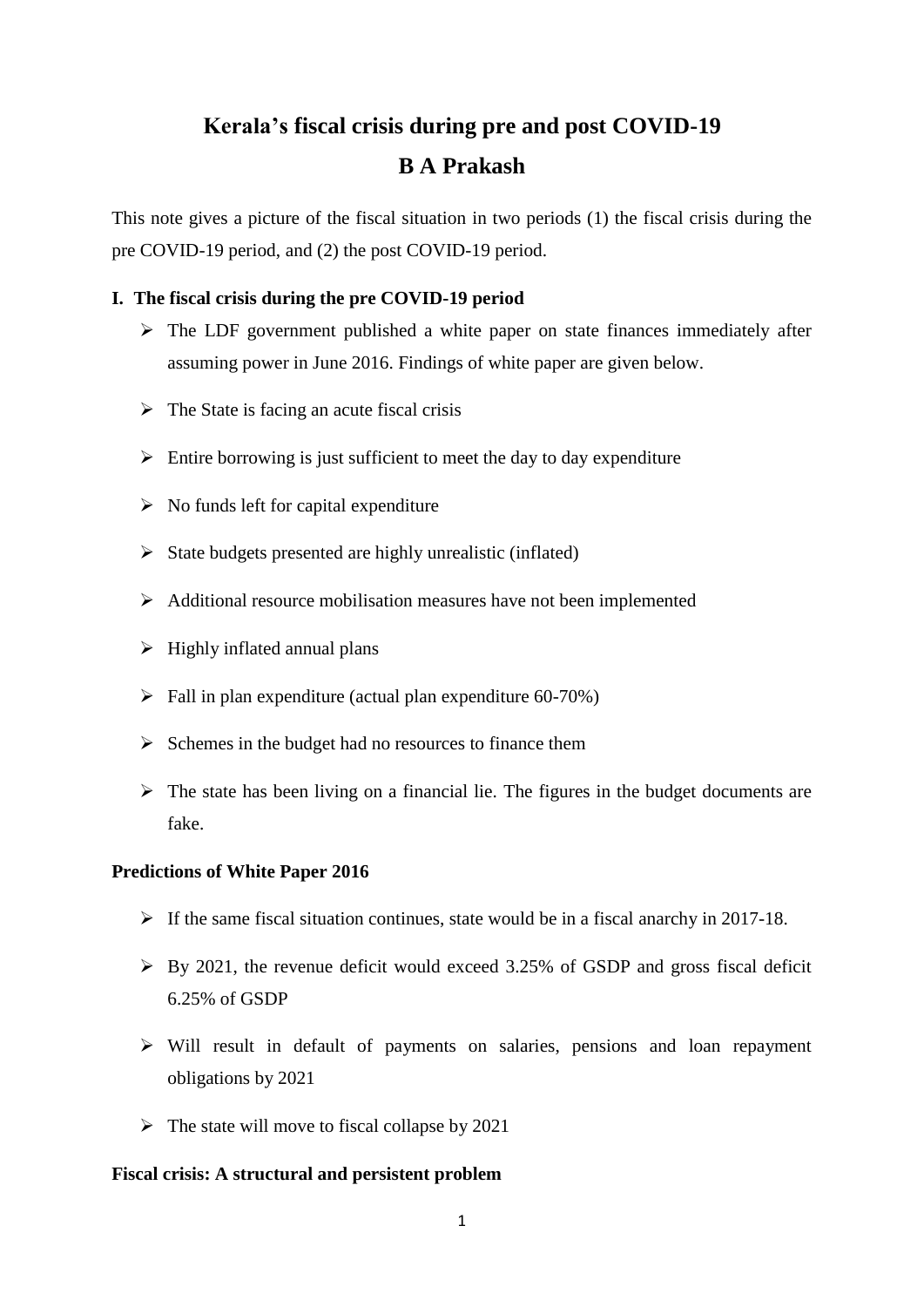- $\triangleright$  Kerala's fiscal crisis is a basic, structural and persistent problem
- $\triangleright$  The white paper 2016 has considered this as a temporary problem of fiscal mismanagement of UDF.
- $\triangleright$  The aim of the white paper was to shift the responsibility of the fiscal crisis to UDF government.
- $\triangleright$  But the UDF government has not taken any serious steps to improve the state finances during their rule.

# **Fiscal Situation Worsens Since 2015-16**

- $\triangleright$  The CAG report on state finances said that the fiscal crisis become more worse in 2016-17
- $\triangleright$  There has been an increase in revenue deficit, fiscal deficit and debt GDP ratio.
- $\triangleright$  The fiscal crisis continued and the government was forced to impose severe restrictions on treasury payments during the major part of the year 2017-18
- $\triangleright$  In addition to the existing treasury restrictions, new restrictions were imposed in December 2018.
- $\triangleright$  Since February 15, 2019, all the bills exceeding Rs one lakh were stopped from making payments. The only exemption given are the bills on salaries and pensions.
- $\triangleright$  Due to this, severe restrictions in payment of bills, almost the entire activities which require funds came to a standstill in government departments and 1200 local governments (grama, block, district panchayats, municipalities and municipal corporations) in the state.
- $\triangleright$  Though some relaxations were given in the treasury restrictions, it continued throughout the year 2019 and major part of the year 2020.
- $\triangleright$  As per Kerala Fiscal Responsibity Act (KFRAct), the state government has to reduce the revenue deficit to zero. But the LDF government was not able to achieve the fiscal target not in a single year.
- $\triangleright$  In sum, the LDF government totally failed to improve the fiscal situation of the state.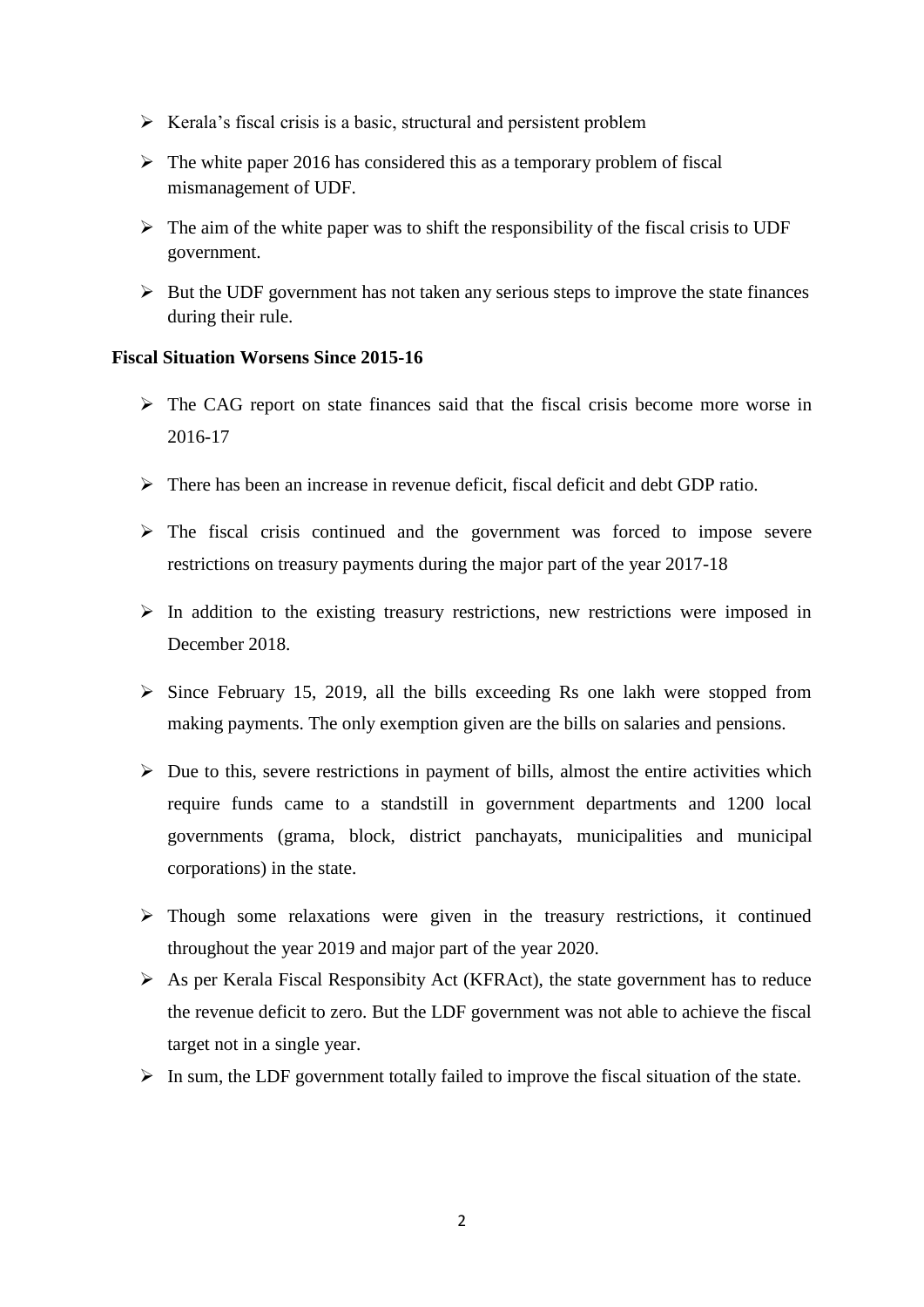# **Tables on Revenue Deficit, Gross Fiscal Deficit and Public Debt**

The trend in revenue deficit (difference in revenue receipts and expenditure) gross fiscal deficit (total gap between total expenditure and revenue receipts or the total borrowing) and growth in public debt are given in table 1 to 3.

| Trends in ite, ende Denen (nD) |                                             |                                        |                             |                        |                                    |
|--------------------------------|---------------------------------------------|----------------------------------------|-----------------------------|------------------------|------------------------------------|
| Year                           | <b>Revenue</b><br>deficit<br>(Rs)<br>Crore) | $RD$ as % of<br>revenue<br>expenditure | GSDP*<br>$(5 \text{ core})$ | $RD$ as $%$<br>of GSDP | RD as per<br><b>KFR</b> Act<br>(%) |
| 2010-11                        | 3,674                                       | 10.6                                   | 3,24,513                    | 1.13                   |                                    |
| 2011-12                        | 8,035                                       | 17.4                                   | 3,64,048                    | 2.21                   | 1.4                                |
| 2012-13                        | 9,352                                       | 17.5                                   | 4,12,313                    | 2.27                   | 0.9                                |
| 2013-14                        | 11,309                                      | 18.7                                   | 4,65,041                    | 2.43                   | 0.5                                |
| 2014-15                        | 13,796                                      | 19.2                                   | 5,12,564                    | 2.69                   | 0.0                                |
| 2015-16                        | 9,657                                       | 12.3                                   | 5,61,994                    | 1.72                   | 0.0                                |
| 2016-17                        | 15,484                                      | 17.0                                   | 6,16,357                    | 2.51                   | 0.0                                |
| 2017-18                        | 16,928                                      | 16.9                                   | 7,00,532                    | 2.42                   | 0.0                                |
| 2018-19                        | 17,462                                      | 15.8                                   | 7,81,653                    | 2.23                   | 0.0                                |
| 2019-20                        | 14,495                                      | 13.8                                   | 8,54,689                    | 1.70                   | 0.0                                |
| 2020-21                        | 23,256                                      | 19.4                                   | 7,58,942                    | 3.06                   | 0.0                                |

**Table 1 Trends in Revenue Deficit (RD)**

RE: Revised Estimate

\*Gross State Domestic Product

Source: (1) State Finance Audit Report of CAG for the year ended March 2019; (2) Budget in brief 2020-2021 (previous issues), CAG (2021), Accounts at a glance, as at the end of March, 2021 (cag.gov.in).

| Table 2                                     |
|---------------------------------------------|
| <b>Trends in Gross Fiscal Deficit (GFD)</b> |

| Year    | <b>GFD</b> | GFD as % of | GFD as % of | <b>GFD</b> Target as         |
|---------|------------|-------------|-------------|------------------------------|
|         | (Rs crore) | total       | <b>GSDP</b> | per KFR Act                  |
|         |            | expenditure |             | $\left( \frac{0}{0} \right)$ |
| 2010-11 | 7,731      | 19.9        | 2.38        |                              |
| 2011-12 | 12,815     | 25.2        | 3.52        | 3.5                          |
| 2012-13 | 15,002     | 25.3        | 3.64        | 3.5                          |
| 2013-14 | 16,944     | 25.5        | 3.64        | 3.0                          |
| 2014-15 | 18,642     | 24.2        | 3.64        | 3.0                          |
| 2015-16 | 17,818     | 20.5        | 3.17        | 3.0                          |
| 2016-17 | 26,448     | 25.8        | 4.29        | 3.0                          |
| 2017-18 | 26,838     | 24.3        | 3.83        | 3.0                          |
| 2018-19 | 26,958     | 22.5        | 3.42        | 3.0                          |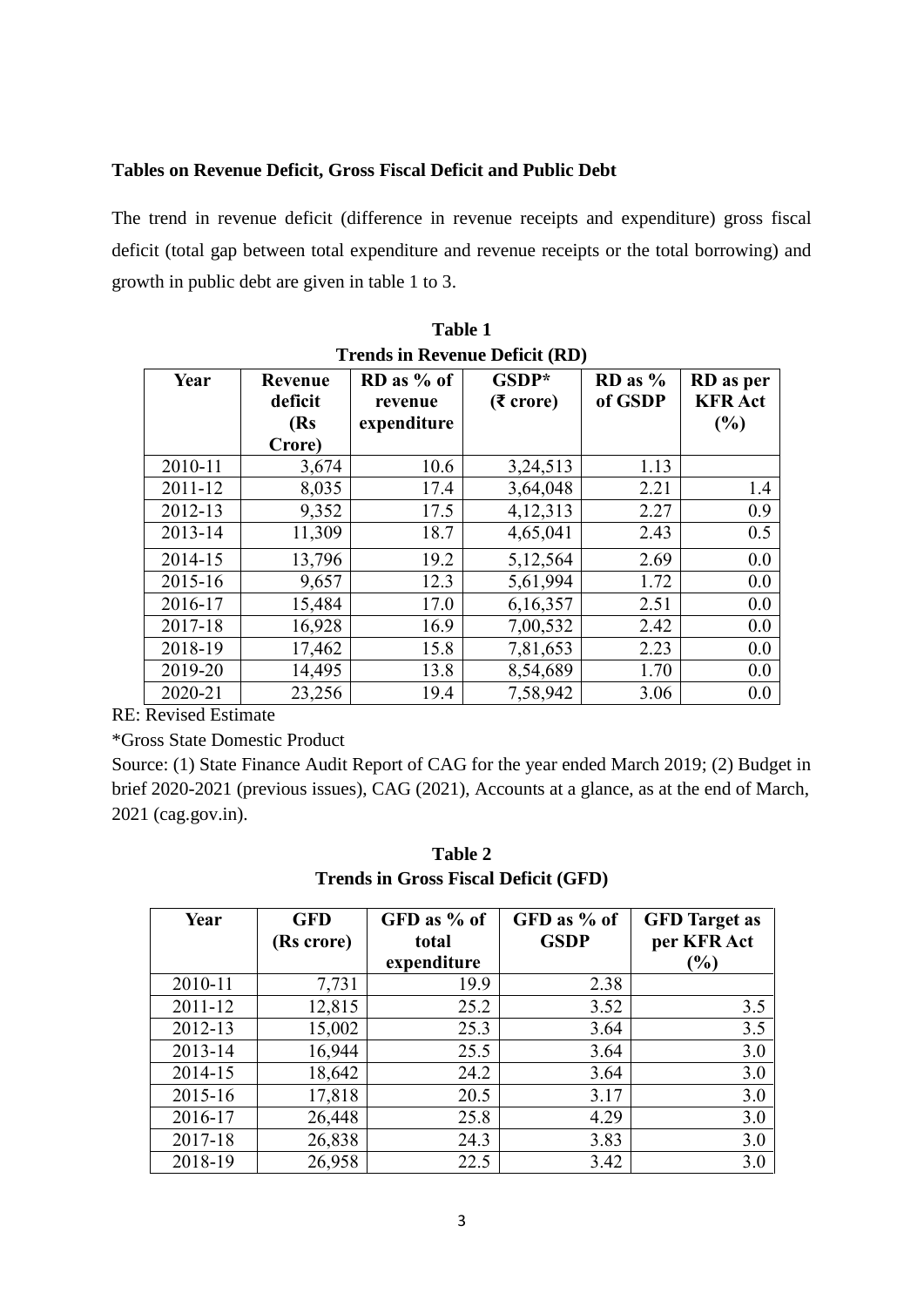| $2019 - 2$<br>ാറ<br>ΖU             | oo oog<br>25.05 | 200<br>20.8 | $\sim$ 70<br>$\sim \cdot$ / $\prime$ | J.V |
|------------------------------------|-----------------|-------------|--------------------------------------|-----|
| $2020 - 2$<br>$\sim$ 1<br>$\sim$ 1 | 38,189          | ററെ<br>20.0 | $\sim$ 00<br>J.VJ                    | J.V |

RE: Revised Estimate

Source: (1) State Finance Audit Report of CAG for the year ended March 2019; (2) Budget in brief 2020-2021 (previous issues), CAG (2021), Accounts at a glance, as at the end of March, 2021 (cag.gov.in).

| Year    | <b>Public debt</b><br>(Rs Crore) | Rate of<br>growth $(\% )$ | Debt/GSDP<br>(%) | <b>Target as</b><br>per KFR Act<br>(Debt-GSDP<br><b>Ratio</b> ) |
|---------|----------------------------------|---------------------------|------------------|-----------------------------------------------------------------|
| 2010-11 | 78,673                           | 10.9                      | 24.24            |                                                                 |
| 2011-12 | 89,418                           | 13.7                      | 24.56            | 32.2                                                            |
| 2012-13 | 1,03,561                         | 15.8                      | 25.12            | 31.7                                                            |
| 2013-14 | 1,19,009                         | 14.9                      | 25.59            | 30.7                                                            |
| 2014-15 | 1,35,440                         | 13.8                      | 26.42            | 29.8                                                            |
| 2015-16 | 1,57,370                         | 16.2                      | 28.00            | 31.3                                                            |
| 2016-17 | 1,86,453                         | 18.5                      | 30.25            | 30.8                                                            |
| 2017-18 | 2,10,762                         | 13.03                     | 30.69            | 30.4                                                            |
| 2018-19 | 2,35,731                         | 11.85                     | 30.16            |                                                                 |
| 2019-20 | 2,60,336                         | 10.44                     | 30.46            |                                                                 |
| 2020-21 | 2,96,916                         | 14.05                     | 39.12            |                                                                 |
| (RE)    |                                  |                           |                  |                                                                 |

**Table 3 Trends in public debt**

RE: Revised Estimate

Source: (1) State Finance Audit Report of CAG for the year ended March 2019; (2) Budget in brief 2020-2021 (previous issues), CAG (2021), Accounts at a glance, as at the end of March, 2021 (cag.gov.in).

# **Kerala Infrastructural Investment Fund Board (KIIFB)**

- $\triangleright$  In the context of acute fiscal crisis LDF government announced an out of budget financing scheme for implementing development projects in the revised budget 2016- 17.
- $\triangleright$  The objective of the scheme was to invest Rs. 54,000 in public development projects by mobilizing resources outside the budget within a period of five years.
- $\triangleright$  KIIFB is not an out of budget scheme in a strict sense (1) All investment projects are the projects included in the annual plans and budgets of the state. (2) The projects are not generating any revenue to repay the loans. (3) The entire repayment of the future liability is met from State's revenue. (4) KIIFB is raising some funds from outside the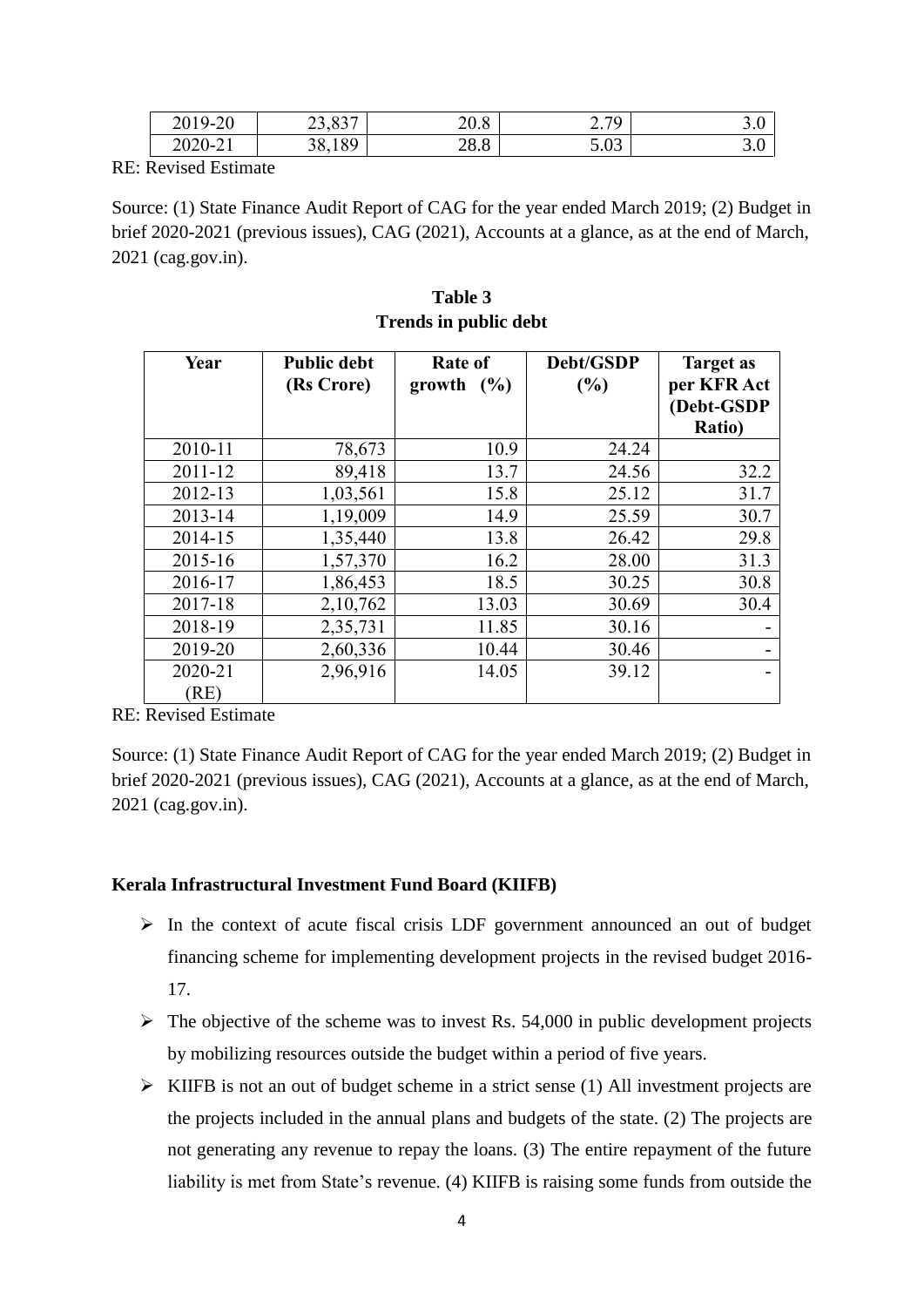budget, but a good part of the funds are from state revenue (a share of motor vehicles tax and cess on petrol and diesel).

- $\triangleright$  But CAG has not accepted the argument that KIIFB is an out of budget scheme. CAG says that "this is a classic case of off budget borrowings, which (i) bypasses the limits set on Government borrowings under Article 293 of the Constitution of India and (ii) violates the provision of Entry 37 of List I (CAG, State finance audit report of CAG, ended March 2019, page 43).
- $\triangleright$  This means that the KIIFB borrowing will come within the budget and the state government will lose its fiscal space in borrowing for other purposes.

#### **Performance of KIIFB**

The data on the mobilisation and utilisation of the funds suggest that the performance of the KIIFB is very poor (1) Not a single rupee was spent during the first year, 2016-17. (2) The actual expenditure of KIIFB projects till July 2019 was Rs 1859 crore. (3) In the budget speech 2021-22 (January 15, 2021) it was pointed out that projects worth Rs 7000 crore was completed till January, 2021. (4) But it is mentioned in the speech that KIIFB has approved 821 projects worth 40,100 crore for its implementation. This is the poor state of affairs of KIIFB investment. A central issue is that the LDF government which aimed to mobilise and spend Rs. 54,000 crore for development projects within five years was able to spend only 13 percent within five years. This is the experience. In this context, the pertinent question is whether the LDF government can take up mega projects having huge investment cost.

## **II. Fiscal crisis in the post COVID-19 period.**

State's economy is facing the worst recession since 1956. The pandemic induced disruptions have pushed Kerala to unprecedented fiscal crisis. The latest data on State finances gives an alarming situation. There has been an increase of revenue deficit by 60 percent during FY 2020-21. Fiscal deficit increased by 60 percent, annual borrowing by 60 percent during the fiscal year 2020-21 (Table 4).

There was steep decline in tax revenue, non-tax revenue, of the government. But the government was able to manage the situation due to large increase in grant-in-aid from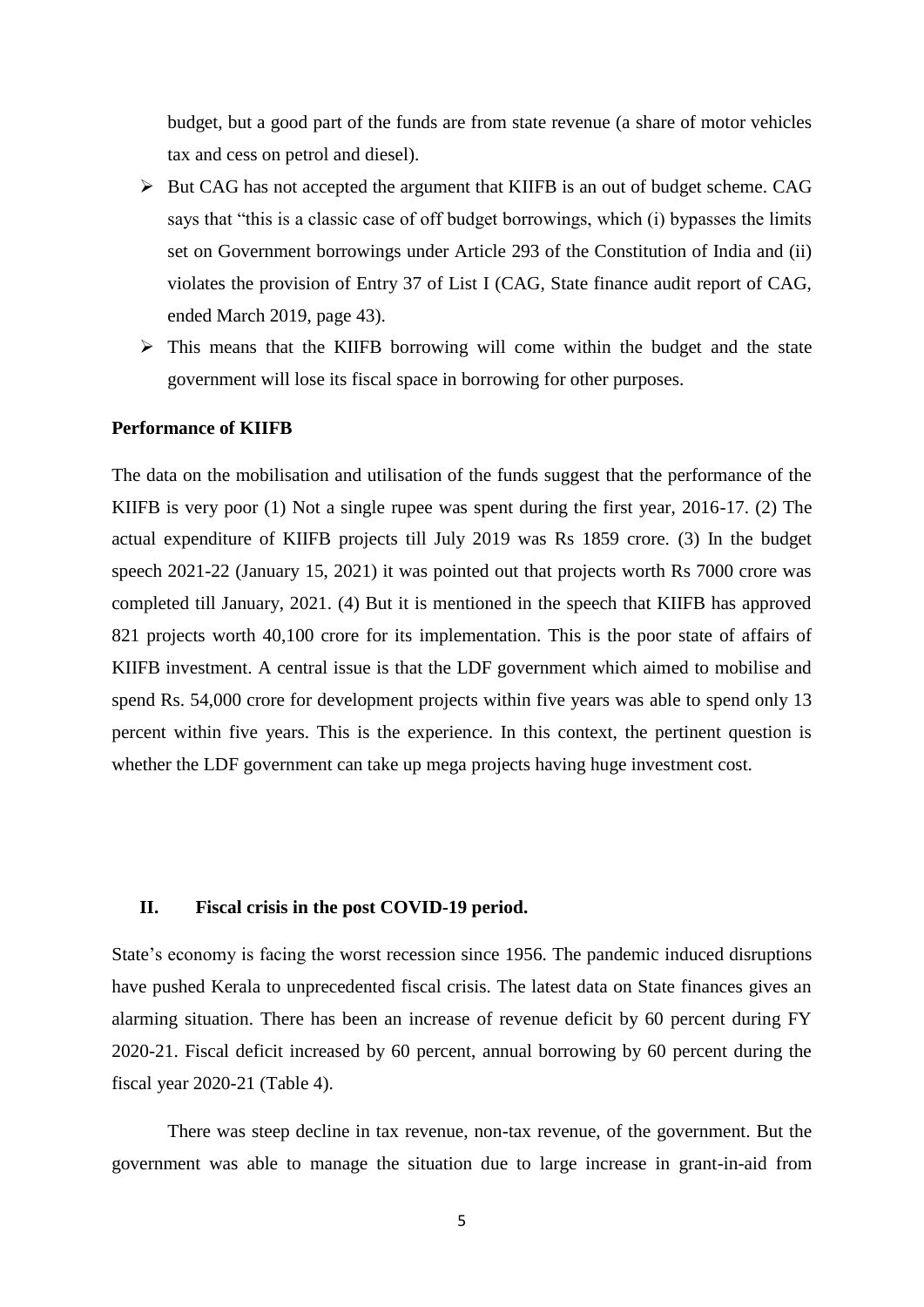Central government (revenue deficit grant, GST compensation, other grants recommended by the 15<sup>th</sup> Union Finance Commission). The grant-in-aid from Central Government increased from RS. 11,235 crore in 2019-20 to Rs 31,049 crore in 2020-21.

|                | Impact of CO viD-17 on ixeraia surfamecs |            |            |               |  |  |
|----------------|------------------------------------------|------------|------------|---------------|--|--|
| N <sub>0</sub> | <b>Item</b>                              | 2019-20    | 2020-21    | Percentage    |  |  |
|                |                                          | (Rs Crore) | (Rs Crore) | <b>Change</b> |  |  |
|                | <b>Fiscal indicators</b>                 |            |            |               |  |  |
| $\mathbf{1}$   | Revenue deficit                          | 14,495     | 23,256     | $(+)60$       |  |  |
| $\overline{2}$ | <b>Fiscal deficit</b>                    | 23,837     | 38,190     | $(+)60$       |  |  |
| 3              | Annual borrowing                         | 23,837     | 38,190     | $(+)60$       |  |  |
|                | <b>Revenue receipts</b>                  |            |            |               |  |  |
| $\overline{4}$ | Tax revenue                              | 66,724     | 59,205     | $(-)11.3$     |  |  |
|                | (State taxes & Central share)            |            |            |               |  |  |
| 5              | Non-tax revenue                          | 12,265     | 6,420      | $(-)47.7$     |  |  |
| 6              | Tax and non-tax revenue $(4+5)$          | 78,989     | 65,625     | $(-)16.9$     |  |  |
| 7              | Grant-in-aid from Centre                 | 11,235     | 31,049     | $(+)176.4$    |  |  |
| 8              | Total revenue receipts                   | 90,224     | 96,674     | $(+)7.1$      |  |  |
|                | <b>Total expenditure</b>                 |            |            |               |  |  |
| 9              | Revenue expenditure                      | 1,04,720   | 1,19,930   | $(+)14.5$     |  |  |
| 10             | Capital expenditure                      | 9,665      | 12,678     | $(+)31.2$     |  |  |
| 11             | Total expenditure                        | 1,14,385   | 1,32,608   | $(+)15.9$     |  |  |

**Table 4 Impact of COVID-19 on Kerala's Finances**

Source: CAG (2021). Government of Kerala, Accounts at a glance, As at the end of March (Preliminary) 2021; Government of Kerala (2021). Budget in Brief 2021-22. Finance Department

## **Fiscal situation during the first half of 2021-22**

The fiscal data released by the CAG indicates that the fiscal situation during the first six months of the fiscal year (2021-22) is alarming. The total amount of revenue deficit for the first half of 2021-22 is higher than the amount for the entire financial year 2020-21. Out of the total revenue receipts of Rs. 45,135 crore, Rs 40,284 crore is spent for salary and pension